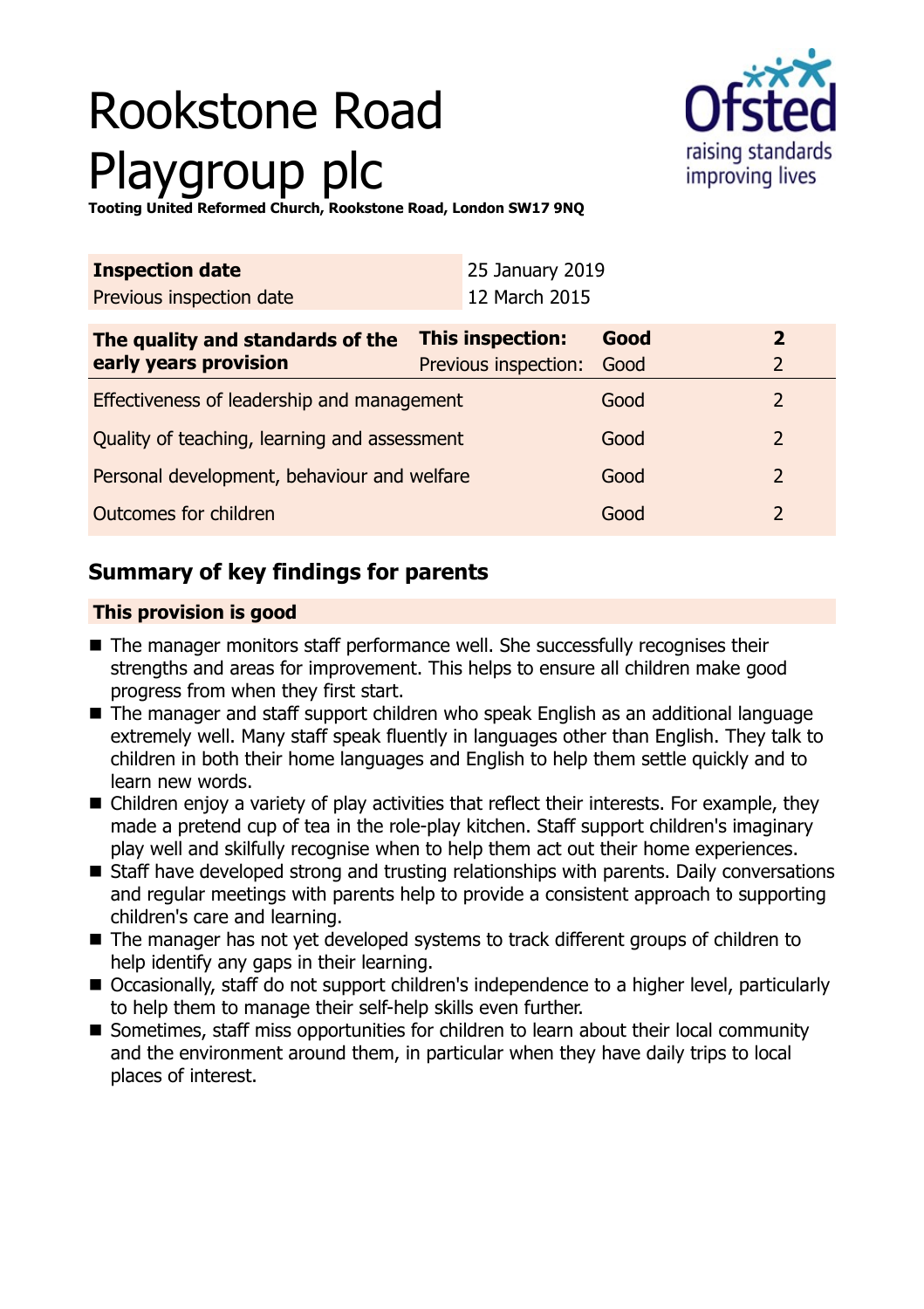## **What the setting needs to do to improve further**

## **To further improve the quality of the early years provision the provider should:**

- develop systems to monitor the ongoing progress of different groups of children
- $\blacksquare$  strengthen opportunities for children to consistently practise their self-help skills
- $\blacksquare$  make the most of every learning opportunity, particularly during outings, to challenge and extend children's learning to an even higher level.

## **Inspection activities**

- The inspector viewed documentation, including children's records, risk assessments, accident and incident forms and complaint records.
- The inspector checked staff qualifications, training certificates and evidence of their ongoing suitability.
- $\blacksquare$  The inspector completed a joint observation with the manager and assessed the impact of the quality of teaching and learning.
- $\blacksquare$  The inspector spoke with parents to seek their views and comments.
- The inspector accompanied staff and children to the local library.
- $\blacksquare$  The inspector toured parts of the premises used by the playgroup with the manager.

## **Inspector**

Jane Morgan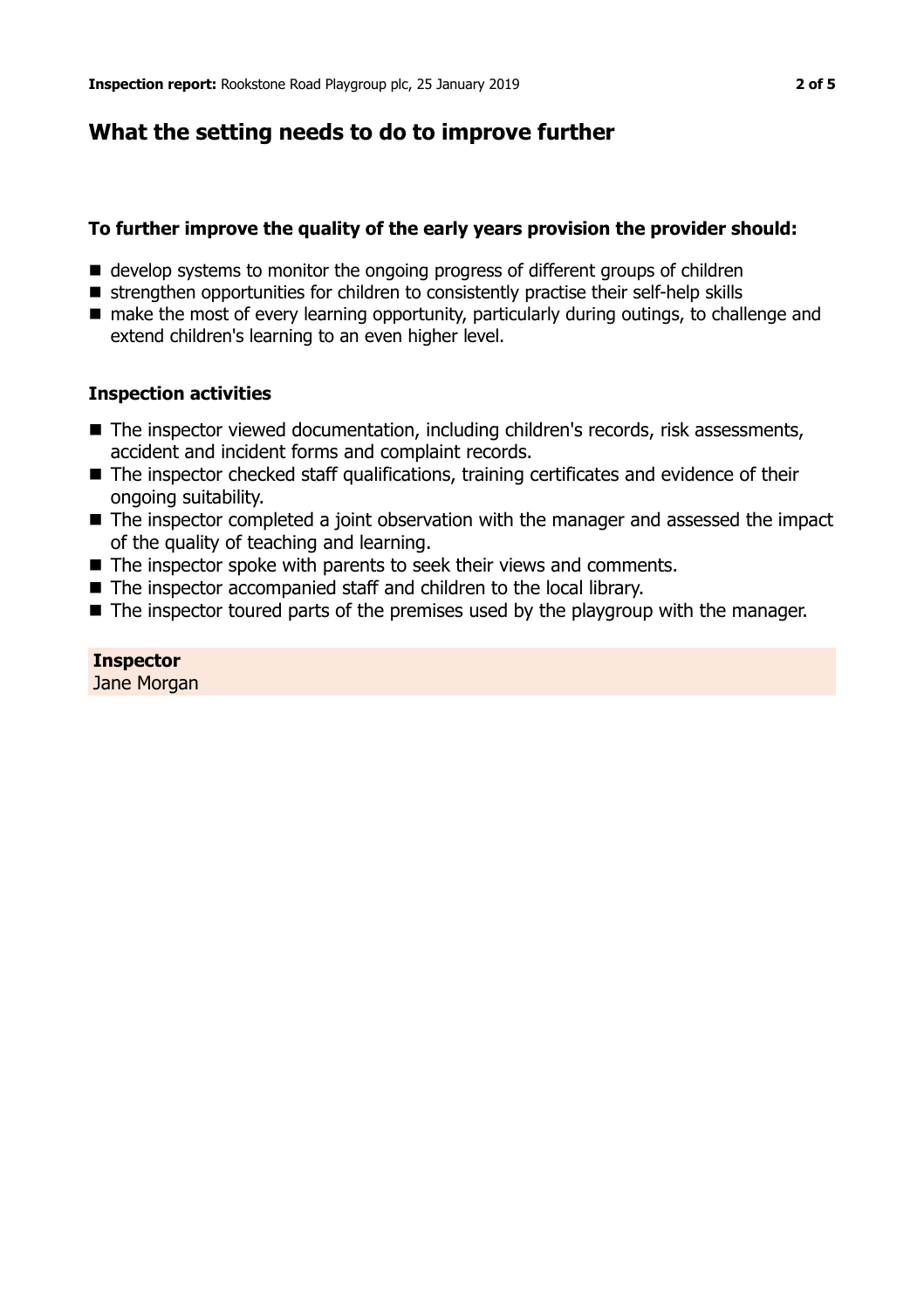## **Inspection findings**

## **Effectiveness of leadership and management is good**

Safeguarding is effective. The manager and staff have a good understanding of child protection procedures. They know how to manage any concerns and are aware of the local reporting procedures to follow. The manager implements effective risk assessments to help minimise harm to children. Staff supervise children extremely well, particularly when they use the toilet and large hall downstairs. This helps to ensure children's safety and welfare. The manager reflects on practice and the provision effectively to help her identify any improvements. For example, there are plans to develop an area outside to help support children who prefer to learn outdoors to further promote their physical exercise and well-being. Staff regularly access training to help develop their skills and knowledge further. For example, this training helps them to support individual children's care and learning, particularly children with special educational needs and/or disabilities.

## **Quality of teaching, learning and assessment is good**

Overall, teaching is strong. Staff assess and monitor the good progress children make, including the progress check for children between the ages of two and three. Staff explore ideas alongside children as they play and investigate. On the whole, they skilfully use a range of strategies to support children's learning even further. For example, when children make dough, staff ask questions such as, 'what else do you think we need to add?' Children eagerly reply 'water'. This helps them to solve problems and think for themselves. Children confidently use a range of technology at playgroup and when they go on a trip to the local library. For example, staff encourage them to press buttons in the environment, such as at traffic lights and in the library lift. This helps children to develop a growing understanding of why things happen and how things work. Children are keen and eager to complete a variety of puzzles and staff help them to recognise letters in the alphabet.

## **Personal development, behaviour and welfare are good**

Children are happy and ready to learn when they arrive. They excitedly welcome one another and quickly find their name card to self-register. This demonstrates a secure sense of belonging and emotional well-being. Staff are good role models and promote respect and tolerance well. They encourage children to share and take turns with toys and celebrate each other's home experiences. Staff skilfully teach children how to keep safe. For example, they successfully remind children to look both ways and hold hands before they cross a busy road. On the whole, children are confident and independent.

## **Outcomes for children are good**

Overall, children learn key skills they need for the next stages in their learning. They begin to use mathematical language as they play. For example, children experiment with capacity and volume as they made a castle from sand. They enthusiastically match and sort a play tea set in the role-play kitchen. Older children develop their literacy skills and make good attempts to write their name. Children spontaneously joined in with singing nursery rhymes and thoroughly enjoyed listening to stories about a hungry caterpillar.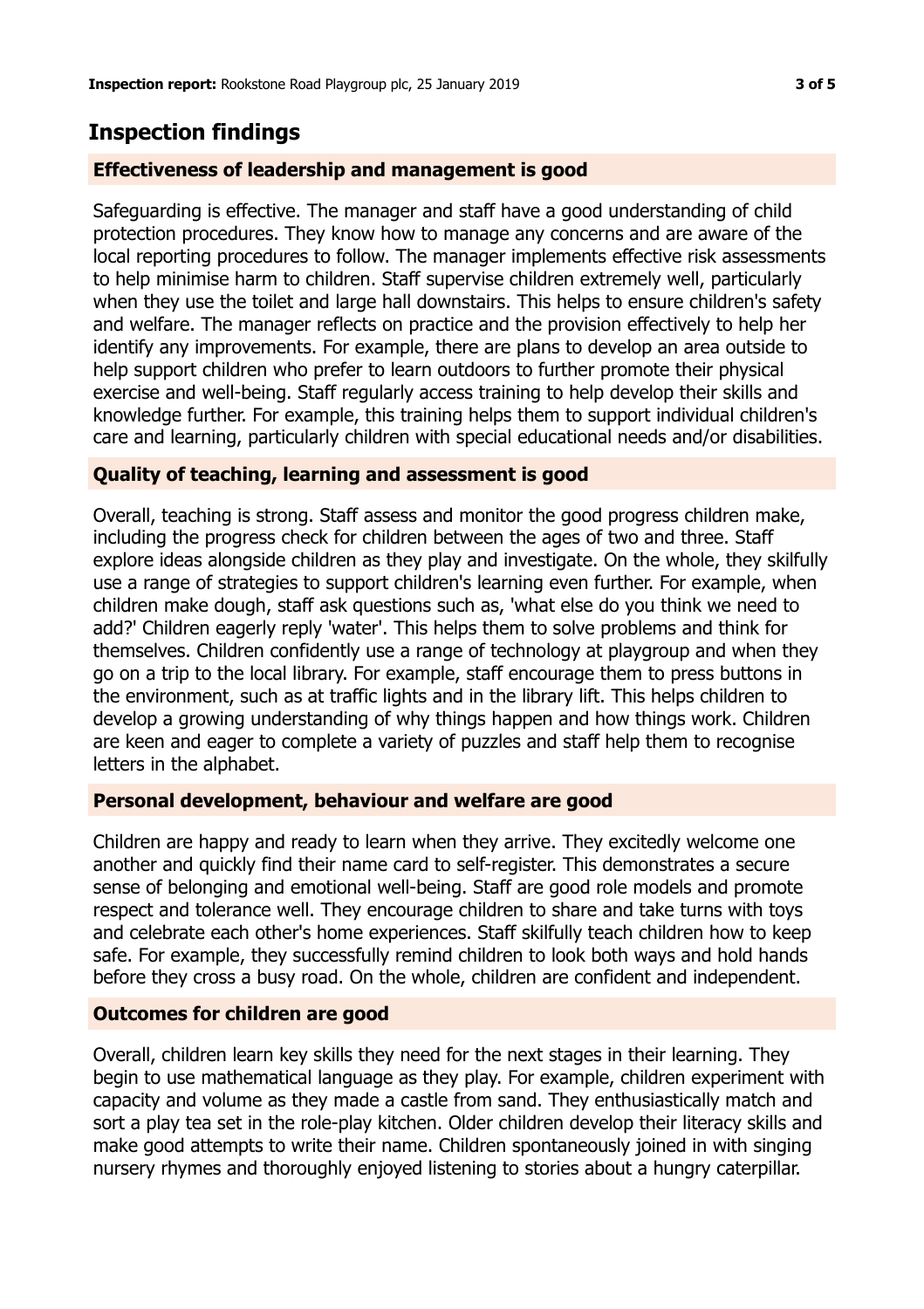## **Setting details**

| Unique reference number                             | EY284192                           |
|-----------------------------------------------------|------------------------------------|
| <b>Local authority</b>                              | Wandsworth                         |
| <b>Inspection number</b>                            | 10060963                           |
| <b>Type of provision</b>                            | Childcare on non-domestic premises |
| <b>Registers</b>                                    | Early Years Register               |
| Day care type                                       | Sessional day care                 |
| <b>Age range of children</b>                        | $2 - 4$                            |
| <b>Total number of places</b>                       | 20                                 |
| Number of children on roll                          | 19                                 |
| <b>Name of registered person</b>                    | Rookstone Play Group               |
| <b>Registered person unique</b><br>reference number | RP524208                           |
| Date of previous inspection                         | 12 March 2015                      |
| <b>Telephone number</b>                             | 0208 767 2019                      |

Rookstone Road Playgroup plc opened in 1995. It operates from church premises in Tooting, in the London Borough of Wandsworth. The playgroup receives funding for the provision of free early education for two-, three- and four-year-old children. It operates Monday to Friday, from 9.25am until 12.25pm, during term time. There are four staff who work with the children, including the manager, three of whom hold appropriate early years qualifications at level 3 and one holds an appropriate early years qualification at level 2.

This inspection was carried out by Ofsted under sections 49 and 50 of the Childcare Act 2006 on the quality and standards of provision that is registered on the Early Years Register. The registered person must ensure that this provision complies with the statutory framework for children's learning, development and care, known as the early years foundation stage.

Any complaints about the inspection or the report should be made following the procedures set out in the guidance Complaints procedure: raising concerns and making complaints about Ofsted, which is available from Ofsted's website: www.ofsted.gov.uk. If you would like Ofsted to send you a copy of the guidance, please telephone 0300 123 4234, or email [enquiries@ofsted.gov.uk.](mailto:enquiries@ofsted.gov.uk)